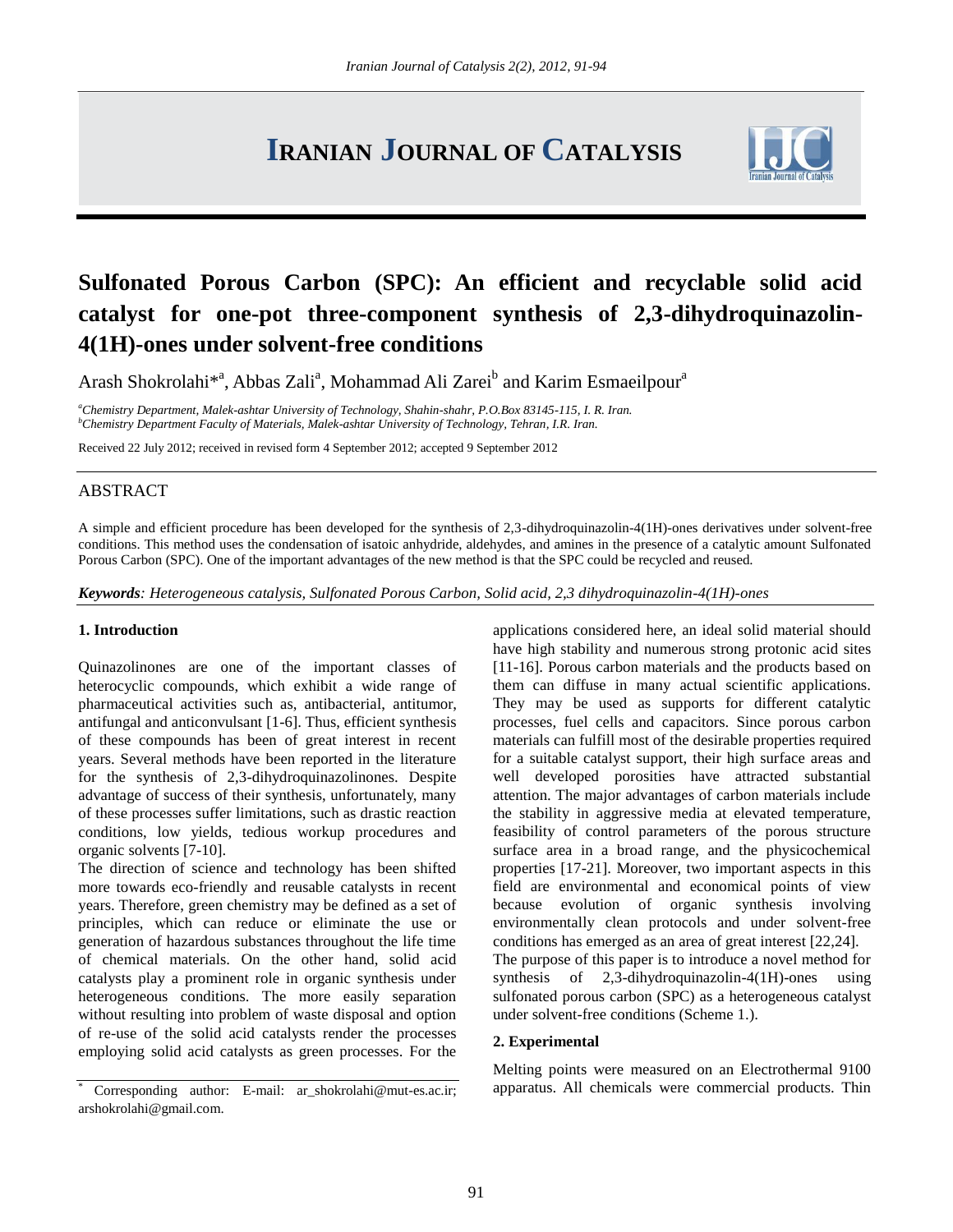

**Scheme 1.**

layer chromatography (TLC) was used to monitor all reactions and all yields refer to isolated products. The <sup>1</sup>H and <sup>13</sup>C -NMR spectra were recorded on a Bruker Avance AQS at 300 and 75 MHz, respectively.

# *2.1. Preparation of SPC*

Pine wood powder was used as precursor to prepare of porous carbon material. In a typical procedure, wood powder (10 g) was impregnated with  $ZnCl<sub>2</sub>$  by immersion in aqueous solution of HCl (1.0 M, 50 ml) containing  $ZnCl<sub>2</sub>$ (20 g) under mechanical agitation at 25 ºC for 15 h. After that, the supernatant liquid was separated by filtration and the remaining solid was oven-dried at 80 ºC for 24 h. Then, the  $ZnCl_2$ -impregnated wood powder was placed in a boat like small size ceramic container and heated gradually from room temperature to 500 ºC. The heating gradient was not faster than  $10^{\circ}$ C min<sup>-1</sup>. The heating time at maximum heat (500 ºC) treatment temperature was 1 h. Thereafter, the sample was washed by heating in the aqueous HCl solution (5 %, 100 ml) at 100 °C for 1 h. Then, the resulting solid was filtered and rinsed with warm distilled water (50 ºC) to confirm that the wash solution is free of zinc ions. The resultant activated porous carbon material was finally dried at 80 ºC in an oven for approximately 24 h. Then, the activated porous carbon material (5 g) was heated for 15 h in oleum (18-24 wt% SO<sub>3</sub>, 100 ml) at 150 °C - 180 °C under  $N_2$  in order to introduce SO<sub>3</sub>H. After heating and then cooling to room temperature, distilled water (400 ml) was added to the mixture. The black precipitate was filtered and repeatedly washed with boiling distilled water until impurities such as sulfate ions were no longer detected in the wash water. The sample was finally dried overnight in an oven at 80 ºC to afford the sulfonated acid catalyst [20,21,25].

# *2.2. General Experimental Procedure for the Preparation of 2,3- dihydroquinazolin-4(1H)-ones*

A mixture of SPC (0.05 g equal to 0.22 mmol  $H^+$ ), isatoic anhydride (1 mmol), primary amine or ammonium acetate (1.1 mmol) and aromatic aldehyde (1 mmol) were thoroughly mixed and the resulting mixture was heated at

70 ºC for the specified reaction time (see Table 2 ). The progress of reaction was monitored by TLC method (eluent: n-hexane/ethyl acetate:2/1). At the end of reaction 5 mL ethanol was added to the mixture, catalyst was removed by filtration and the resulting solution was concentrated under reduced pressure. Then, residue was recrystallized from ethanol to give the pure 2,3-dihydroquinazolin-4(1H)-ones. All of the obtained 2,3-dihydroquinazolin-4(1 H)-ones are known compounds in which the spectroscopic data were compared; however, spectral data for the following products has not been found.

#### *The selected spectral data*

2,3-dihydro-3-(4-Methoxyphenyl)-2-phenyl-1*H*-quinazolin-4-one (entry 10): White solid,  $208-209$  °C; <sup>1</sup>H NMR (300) MHz, CDCl3, ppm) δ: 3.76 (s, 3H), 6.02 (s, 1H), 6.59 (d, *J* = 7.5 Hz, 1H), 6.75 (d, *J* = 9.0 Hz, 2H), 6.86 (t, *J* = 7.0 Hz, 2H), 7.00 (d, *J* = 9.0 Hz, 2H), 7.23- 7.29 (m,4H), 7.30-7.32 (m, 2H), 7.98 (dd,  $J = 7.0, 1.0$  Hz, 1H); <sup>13</sup>C NMR (75 MHz, CDCl3, ppm) δ: 55.8, 74.9, 114.0, 114.1, 116.0, 118.7, 126.2, 127.7, 128.4, 128.6,128.9, 132.8, 133.3, 133.6, 145.2, 157.2, 162.8; Anal. Calcd for  $C_{21}H_{18}N_2O_2$ : C, 76.34; H, 5.49; N, 8.48. Found: C, 76.47; H, 5.41; N, 8.31.

2,3-dihydro-2-(4-Bromophenyl)-3-(4-methoxyphenyl)-1*H*quinazolin-4-one (entry 11): White solid, 241-243 °C; <sup>1</sup>H NMR (300 MHz, CDCl<sub>3</sub>, ppm) δ: 3.77 (s, 3H), 6.00 (s, 1H), 6.60 (d, *J* = 7.5, 1H), 6.76 (d, *J* = 9.0 Hz, 1H), 6.87 (d, *J* = 7.0 Hz, 2H), 7.00 (t, *J* = 9.4 Hz, 2H), 7.19- 7.29 (m, 3H), 7.35 (d, *J* = 7.6, 2H); 7.98 (dd, *J* = 7.0,1.0 Hz, 1H); <sup>13</sup>C NMR (75 MHz, CDCl<sub>3</sub>, ppm) δ: 55.9, 74.4, 114.6, 114.8, 116.9, 119.6, 122.9, 128.2, 128.6, 129.3, 131.8, 132.8, 134.0, 138.9, 145.0, 157.6, 162.8; Anal. Calcd for  $C_{21}H_{17}$  Br N2O2: C, 61.63; H, 4.18; N, 6.84. Found: C, 61.49; H, 4.09; N, 7.02.

# **3. Results and discussion**

First, we searched an efficient catalyst for the synthesis of 2,3-dihydroquinazolin-4(1H)-ones under solvent-free conditions. In an initial endeavor, isatoic anhydride, benzaldehyde and aniline were thoroughly mixed and the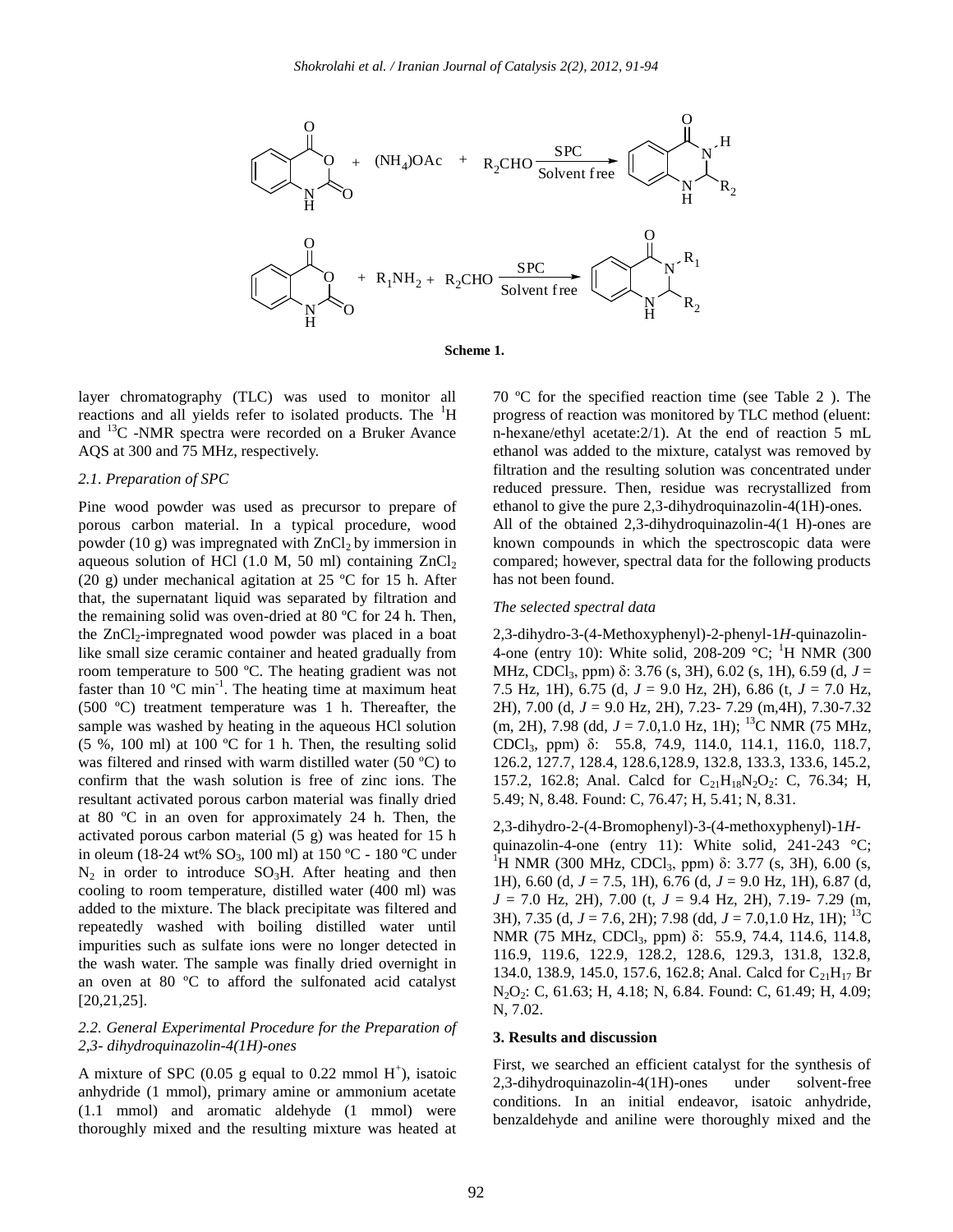**Table 1**. Optimization of the catalyst amounts for the synthesis of 2,3-diphenylquinazolin-4(1H)-one under solvent-free conditions at 70 ºC.

| Entry   | Amounts of SPC $(g)$ | Time (min) | Yield $(\%)^a$ |
|---------|----------------------|------------|----------------|
|         |                      | 24(h)      | 10             |
| 2       | 0.02                 | 420        | 64             |
| 3       | 0.04                 | 270        | 79             |
|         | 0.05                 | 210        | 84             |
| 5       | 0.06                 | 210        | 85             |
| $2 - 1$ | .                    |            |                |

<sup>a</sup>Isolated yields.

resulting mixture was heated at 70 ºC. In the absence of acid catalyst, the yield of expected product was only 10% in duration 24 h after beginning of reaction.

Increasing the catalyst loading from 0.02 to 0.05 g was found to decrease reaction time substantially and the yield increased to 84%. Further increase of catalyst loading to 0.06 g increased the yield marginally (Table 1).

After optimizing the catalyst, in order to study the generality of this procedure, different types aldehydes and amines were reacted with isatoic anhydride and the corresponding 2,3-dihydroquinazolin-4(1H)-ones were obtained. The results are summarized in Table 2. As shown, a variety of substituted aromatic aldehydes, bearing either electrondonating or electron-withdrawing substituents, afforded the products in good yields. This method is also applicable for

the reaction of ammonium acetate as ammonia source and different types aromatic aldehyde affording the corresponding 2,3-dihydroquinazolin-4(1H)-ones in good yields (Table 2 entry 15-18).

Table 3 compares the efficiency of the SPC with the efficiency of other catalysts in the synthesis of synthesis of 2,3-dihydroquinazolin-4(1H)-ones by some other researchers. The data given in Table 3 show that SPC can act as an effective catalyst with respect to reaction times and yields of the obtained products.

The reusability and recyclability of the catalyst (SPC) were checked for three catalytic cycles, the yields and reaction times remained the same (Table 1 entry 1).

## **4. Conclusion**

One-pot three-component reactions of isatoic anhydride, aromatic aldehydes and primary amines or ammonium salts are efficiently catalyzed by SPC under solvent-free conditions. The method offers several advantages including high yield of products, recyclability of the catalyst, and easy experimental work-up procedure.

#### **References**

- [1] J.B. Jiang, D.P. Hesson, B.A. Dusak, D.L. Dexter, G.L. Kang, E. Hamel, J. Med. Chem. 33 (1990) 1721-1728.
- [2] A.M. Farghaly, R. Soliman, M.A. Khalil, A.A. Bekhit, A.E. A. Bekhit, Boll. Chim. Farm. 141 (2002) 372-378.

**Table 2.** SPC catalyzed synthesis of derivatives of 2,3-dihydroquinazolin-4(1H)-one.

| Entry            | $R_1$             | $R_2$                                                 | Time (min) | Yield $(\%)^a$ |
|------------------|-------------------|-------------------------------------------------------|------------|----------------|
| 1 <sup>b</sup>   | Ph                | ${\rm Ph}$                                            | 210        | 84, 85, 84, 83 |
| $\boldsymbol{2}$ | Ph                | $2-O_2N-C_6H_4$                                       | 180        | 82             |
| 3                | Ph                | $3-O_2N-C_6H_4$                                       | 180        | 81             |
| $\overline{4}$   | Ph                | $4-O_2N-C_6H_4$                                       | 180        | 82             |
| 5                | Ph                | $4-Me-C6H4$                                           | 210        | 85             |
| $\sqrt{6}$       | Ph                | $2$ -Cl-C <sub>6</sub> H <sub>4</sub>                 | 180        | 81             |
| $\tau$           | Ph                | $4$ -Cl-C <sub>6</sub> H <sub>4</sub>                 | 180        | 81             |
| $\,8\,$          | Ph                | $4-Br-C6H4$                                           | 180        | 80             |
| $\mathbf{9}$     | Ph                | $2,4$ -Cl <sub>2</sub> -C <sub>6</sub> H <sub>4</sub> | 150        | $81\,$         |
| $10\,$           | $4 - CH3O - C6H4$ | Ph                                                    | 210        | 84             |
| $11\,$           | $4 - CH3O - C6H4$ | $4-Br-C6H4$                                           | 210        | 79             |
| 12               | PhCH <sub>2</sub> | $2-O_2N-C_6H_4$                                       | 160        | 81             |
| 13               | PhCH <sub>2</sub> | $4-O_2N-C_6H_4$                                       | 160        | 85             |
| 14               | PhCH <sub>2</sub> | $2$ -Cl-C <sub>6</sub> H <sub>4</sub>                 | 180        | $78\,$         |
| 15               | $(NH_4)OAc$       | ${\rm Ph}$                                            | 180        | $80\,$         |
| 16               | $(NH_4)OAc$       | $4$ -Cl-C <sub>6</sub> H <sub>4</sub>                 | 180        | 83             |
| 17               | $(NH_4)OAc$       | $4 - CH3O - C6H4$                                     | 180        | 81             |
| 18               | $(NH_4)OAc$       | $4-O_2N-C_6H_4$                                       | 180        | 86             |

<sup>a</sup>Isolated yields.

<sup>b</sup>The same reagent was used for each of the four runs.